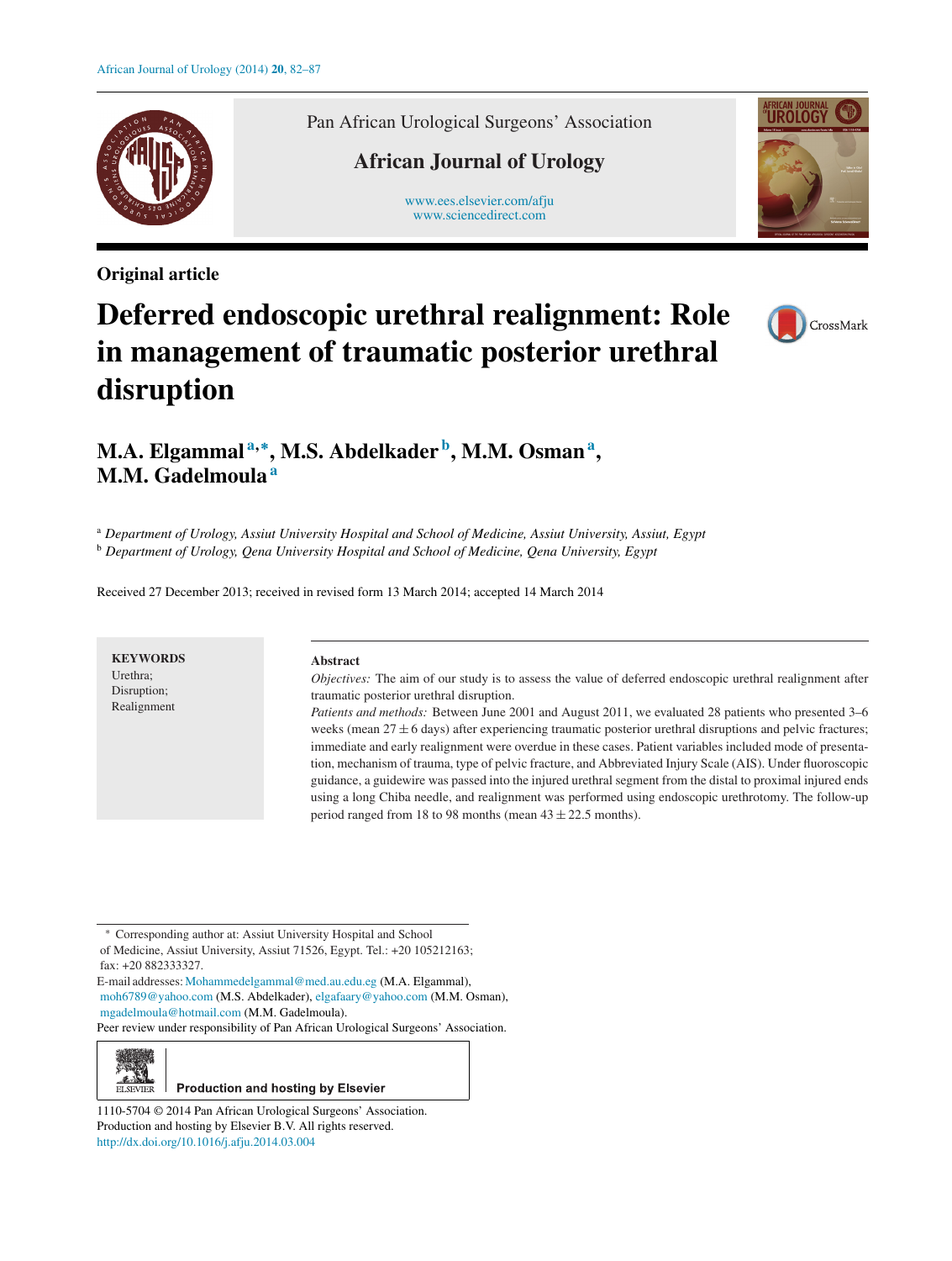*Results:* After the procedure, 46% of patients were stricture free. After one visual internal urethrotomy (VIU) and two VIU's, 60% and 64% of patients were stricture free. No cases of post-procedural incontinence occurred, and impotence was reported in only 14% of patients. Type of pelvic fracture was the only variable that significantly affected the success rate, where the success rate decreased from 100% in stable pelvic fracture to 25% in bilateral rotationally and vertically unstable pelvic fracture.

*Conclusion:* When early realignment is postponed for any reason, deferred endoscopic realignment is considered an adequate substitute because urethral continuity can be achieved in a group of patients without increase incidence of impotence and incontinence.

© 2014 Pan African Urological Surgeons' Association. Production and hosting by Elsevier B.V. All rights reserved.

#### **Introduction**

Management of traumatic posterior urethral disruption is still divided between 2 lines of treatment. The classic approach consists of delayed repair, which entails a suprapubic cystostomy at the time of injury and delayed perineal approach urethral reconstruction 4–6 months after injury [\[1\]. U](#page-4-0)rethral stricture, unfortunately, occurs in almost all patients treated initially with suprapubic cystostomy. Previous reports recommend early urethral realignment (immediate-15 days after trauma)  $[2-12]$ , which results in a 30–70% decrease in the incidence of urethral stricture. However, some experts believe that this approach subjects the patient to a major operation at a critical time and provides little benefit for the effort expended [\[13\].](#page-4-0) Nevertheless, early urethral realignment for traumatic complete posterior urethral disruption is now generally encouraged to prevent intractable urethral stricture [\[2,14\].](#page-4-0)

Occasionally, it is necessary to either defer urethral realignment or to adopt the classic delayed repair. This occurs when patients are in critical condition at the time of trauma, when realignment has failed, or when experienced surgeons and the necessary equipment do not exist at the trauma center where primary treatment is administered. In this study, we assessed the value of deferred endoscopic urethral realignment (more than 3 weeks after trauma) after traumatic posterior urethral disruption.

#### **Subjects and methods**

Between June 2001 and August 2011, we evaluated 28 patients who presented at our institution 3–6 weeks (mean  $27 \pm 6$  days) after experiencing traumatic posterior urethral disruptions and pelvic fractures; immediate and early realignment were overdue in these cases. For all patients, a suprapubic tube was already in place for drainage of urine. Posterior urethral ruptures were diagnosed and confirmed by history, physical examination, and retrograde urethrography. Patient variables included mode of presentation, mechanism of trauma, type of pelvic fracture and AIS. Pelvic fracture was classified radiographically according to the Tile classification of pelvic injuries [\[15\].](#page-4-0) Type A pelvic fracture included stable injury with isolated pubic ramus fracture; Type B, a rotationally unstable but vertically stable pelvis (B1, open book separation of the pubic symphysis; B2, ipsilateral compression causing overriding pubic bone fracture); and Type C, a rotationally and vertically unstable pelvis with complete pelvic ring disruption or displacement at  $\geq$  2 points (C1, unilateral; C2, bilateral). For purpose of statistical analysis, each patient variable were collapsed into two subgroups only.

#### *Technique of deferred endoscopic urethral realignment*

The procedure was performed under spinal anesthesia with the patient in lithotomy position. The bladder was filled with contrast medium through the suprapubic tube, and the posterior urethra was visualized (under fluoroscopy) down to the site of injury, i.e., proximal end of the injured urethra. A urethroscope was then passed through the distal urethral segment up to the distal end of the injured urethra. At this point, the endoscope sheath was left in place in close proximity to this end, and other parts of the urethrotome (lens and working element) were removed (Fig. 1). A long Chiba needle was introduced through the urethrotome sheath until it reached the distal end of the injured urethra. Under fluoroscopic guidance (using anterior–posterior and lateral plane), the needle was passed not more than 1 cm from the distal to proximal ends of the injured urethra [\(Fig. 2\)](#page-2-0) to avoid penetration of the prostate or bladder. The trocar was removed and urine aspirated from the needle to confirm that the needle had passed through the proximal end of the urethra. A Teflon-coated guidewire was passed through the needle until it reached the bladder. The urethrotome sheath was then removed and reintroduced alongside the guidewire (flexible cystoscopy was done through track of suprapubic tube to ensure proper entrance of guide wire distal to verumontanum). The granulation tissue in the path of the guidewire was incised using a cold urethrotomy knife until the



**Figure 1** Endoscope sheath kept in close fitting to the distal end of injured urethra.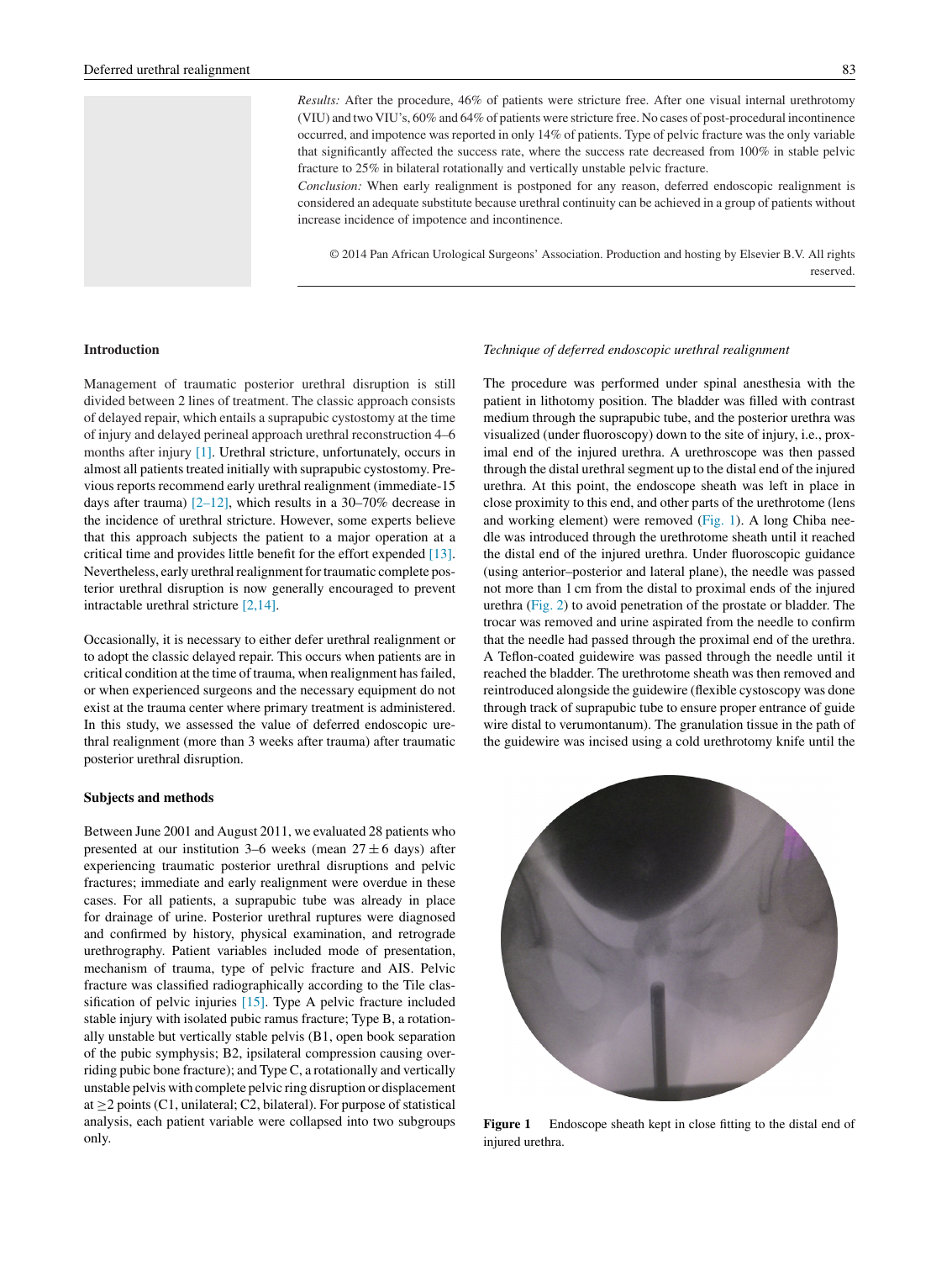<span id="page-2-0"></span>

Figure 2 Teflon coated guidewire was passed through the needle to reach the bladder.

proximal end of the injured urethra was reached. A silicon catheter (18–20 French) was then introduced over the guidewire and left in place for 3 weeks.

All patients were followed up according to institutional protocol, i.e., they were instructed to return for routine follow-up evaluation every 3 months during the first year then every 6 months thereafter. Retrograde urethrography was performed if the patient had difficulty in urination; if maximum urine flow rate (Qmax) was <10 mL/min; or if the postvoiding residual urine volume (PVR), estimated on ultrasound, was >50 mL. Criteria of success included absence of symptoms of infravesical obstruction, Qmax persistently >15 mL/s and PVR persistently <50 mL. The success rate was calculated initially after realignment, (no requirement of VIU), after one VIU, and after two VIUs. Test of normality (K–S and Shapiro–Wilk test) for the follow up period revealed that the data was normally distributed  $(p<0.05)$ . Statistical analysis was performed with computer software (SPSS for windows; SPSS, Inc., Chicago, IL, USA) using Fisher Exact test analysis was used to compare the difference in proportions.

# **Results**

#### *Patient characteristics*

The mean patient age was  $32 \pm 9$  years (range, 18–56 years). The follow-up period ranged from 18 to 98 months (mean  $43 \pm 22.5$ ) months). Urethral realignment was postponed because of critical illness in 16 patients (57%), failed early realignment in four (14%), and referral from primary centers with a suprapubic tube in place in eight (29%). The mechanism of injury was motor vehicle accident in 17 patients (61%), motor vehicle–pedestrian impact in seven (25%), and fall from a height in four (14%). Patients were classified according to type of pelvic injury and AIS (Table 1).

## *Overall success and failure rates*

Of 28 patients with traumatic posterior urethral disruption and pelvic fracture, 13 (46%) were stricture free during the remainder of the follow-up period. Among the 15 patients who developed stricture, two presented with acute retention 2 and 3 weeks after removal of the catheter and required urgent suprapubic tube insertion until a second procedure could be performed. The remaining 13 patients presented with progressive difficulty in urination after removal of the catheter. All 15 patients with stricture were treated with VIU.

Of the 15 patients initially treated with VIU, 11 developed recurrent stricture after 4–12 weeks (mean 8 weeks) and all presented with difficulty in urination. Four patients were stricture free during the remainder of the follow-up period.

All 11 patients who redeveloped stricture after the first VIU were treated with a second VIU. Of these 11 patients, 10 developed recurrent stricture after 4–14 weeks (mean 8 weeks) and all presented with difficulty in urination; one patient was stricture free during the remainder of the follow-up period. All ten patients who redeveloped stricture after a second VIU were ready to undergo urethral reconstruction. Of these ten patients, three (30%) had progressive difficulty after 2–3 months and two were treated successfully with one VIU. The remaining patient refused another VIU and preferring to remain on periodic urethral dilation.

## *Success and failure in relation to patient characteristics*

The success rate (i.e., overall success rate) in relation to mechanism of trauma, AIS, reason for deferred endoscopic realignment, type of

| Variant                 | Subgroup                                                                                                   | <b>Success</b> | Failure   | $P$ -value <sup>a</sup> |
|-------------------------|------------------------------------------------------------------------------------------------------------|----------------|-----------|-------------------------|
| $\bullet$ Trauma        | • Motor vehicle accident                                                                                   | 16(67%)        | 8(33%)    | 0.452                   |
|                         | $\bullet$ Fall from height                                                                                 | $2(50\%)$      | $2(50\%)$ |                         |
|                         | $\bullet$ <moderate< td=""><td><math>4(100\%)</math></td><td><math>0(0\%)</math></td><td></td></moderate<> | $4(100\%)$     | $0(0\%)$  |                         |
| $\bullet$ AIS           | $\bullet$ >Moderate                                                                                        | 14(58%)        | 10(42)    | 0.149                   |
| • Reason of deferred    | • Critically ill                                                                                           | 10(63%)        | 6(37%)    |                         |
| realignment             | • Failed realignment                                                                                       | 8(67%)         | 4(33%)    | 0.570                   |
|                         | $\bullet$ Type (A & B)                                                                                     | 15(83%)        | 3(17%)    |                         |
| $\bullet$ Pelvic injury | $\bullet$ Type C                                                                                           | $3(30\%)$      | 7(70%)    | 0.01                    |
|                         | $\bullet$ No                                                                                               | 13 (100%)      | $0(0\%)$  |                         |
| $\bullet$ VIU           | $\bullet$ Yes (once/twice)                                                                                 | 5(33%)         | 10(67%)   | < 0.001                 |

**Table 1** Success and failure rate in relation to patient variable.

<sup>a</sup> Fisher Exact test analysis was used to compare the difference in proportions.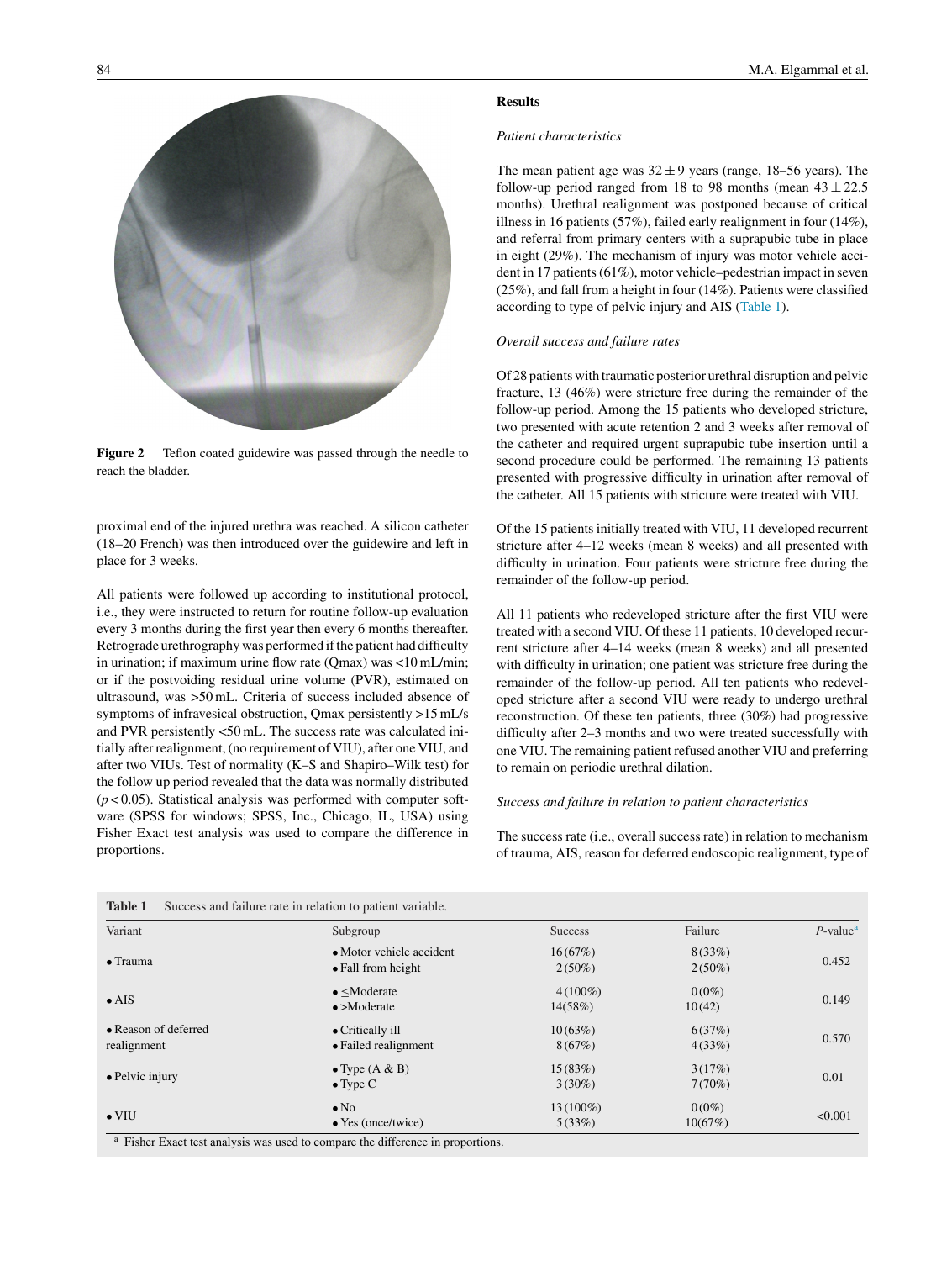pelvic fracture and VIU is presented in [Table 1. O](#page-2-0)nly type of pelvic fracture significantly affected the success rate. No correlation found between time of deferred endoscopic realignment after injury and success rate  $(p > 0.05)$ .

#### *Impotence and incontinence*

No patients became incontinent after operation. Four patients (14%) experienced weak erection. There is a correlation found between the degree of pelvic fracture and occurrence of week erection  $(p < 0.05)$ . Two of these patients had experienced type C2 pelvic fracture; one of them is able to achieve adequate erectile function with Sildenafil therapy, whereas the other remains with weak erection. Of the two other patients with weak erection, one had type B2 pelvic fracture and the other had B1 pelvic fracture. Both of these patients responded positively to Sildenafil and were able to achieve intercourse without aid of any medications after 6–9 months of drug therapy.

### **Discussion**

Wound healing progresses through 3 broad but overlapping phases that are important for physicians to recognize: (1) the inflammatory phase, (2) the fibroblastic phase and (3) the remodeling phase. The inflammatory phase starts immediately after injury and is completed in 4 days. If too much inflammation occurs, excessive scarring is produced. The purpose of the fibroblastic phase is to resurface and impart strength to the wound. In the remodeling phase, scar tissue (glue) that formed in the proliferation stage begins to orientate itself and become more functionally specific. This last phase ends at 6 months to 1 year after injury [\[16\]](#page-4-0) .

To avoid wound reinflammation, it is better to postpone therapeutic intervention until after end of the inflammatory phase. The fibroblastic phase or the early remodeling phase is an optimum intervention period. Deferred endoscopic urethral realignment can be performed with similar results as those of early realignment because both procedures are performed during the same period of wound healing and before termination of the remodeling phase. However, deferred endoscopic urethral realignment is more difficult because the scar is more stabilized.

Thus, realignment reduces the requirement for secondary open urethroplasty. In addition, most of the resulting strictures can be treated with urethral dilatation and/or VIU as an outpatient procedure. The remaining issue is whether early, deferred, or delayed realignment is the preferred treatment schedule.

Most published studies on early realignment show that early realignment, performed between 0 and 14 days, can decrease the incidence of stricture formation with initial success rates of 0–76%; after one VIU, 30–93%; and after two VIUs, 87–100%. The reported impotence rate was between 14% and 55%, and the incontinence rate ranged from 14% to 55% (Table 2).

In the present study, early realignment could not be performed because of critical illness, failed attempt at early realignment, or referral from a center where facilities for realignment were not available. Most of the patients in our study were critically ill at the time of trauma (57%). Endoscopic realignment was deferred for 3–6 weeks in these critically ill patients, depending on when their health

|                             |                    | Table 2 Results of realignment for posterior urethral disruption. |                 |                          |                                                                                                             |                |                      |                               |
|-----------------------------|--------------------|-------------------------------------------------------------------|-----------------|--------------------------|-------------------------------------------------------------------------------------------------------------|----------------|----------------------|-------------------------------|
| Studies                     | patients<br>No. of | Interval between injury<br>and realignment                        | Initial success | Success after<br>one VIU | Success after<br>two VIUs                                                                                   | Impotence rate | Incontinence<br>rate | Follow up period by<br>months |
| Kotkin (1996) [12]          | 32                 | Immediate or early after                                          | 50%             | $\overline{\phantom{a}}$ |                                                                                                             | 25%            | 18%                  | $13 - 115$ (mean 51)          |
| Elliott (1997) [11          |                    | Within 6h<br>trauma                                               | 34%             |                          | No VIU                                                                                                      | 21%            | 3.7%                 | Up to 480 (mean 126)          |
| Porter (1997) [10]          |                    | $0 - 11$ days                                                     | 50%             |                          |                                                                                                             | $14\%$         | 0%                   | $2-31$ (mean $6.1$ )          |
| lepson (1999) [9]           |                    | $0 - 19$ days                                                     | 50%             | $75%$<br>81%             |                                                                                                             | 37%            | 12.5%                | 35-85 (mean 50.4)             |
| Moudouni (2001) [8]         |                    | 0-8 days                                                          | 59%             |                          | $\substack{87\% \\ 88\%}$                                                                                   | 14%<br>20%     | $0\%$                | $18 - 155$ (mean $68$ )       |
| Shittu (2003) [7]           |                    | $10 - 14$ days                                                    | 67%             |                          | No VIU                                                                                                      |                | $\frac{1}{4}$        | $15-72$                       |
| Mouraviev (2005) [6]        |                    | Immediate                                                         | 51%             | 74%                      |                                                                                                             | 34%            | $18\%$               | $12 - 284$ (mean 105)         |
| Salehipour (2005) [5]       |                    | Within 12h                                                        | 76%             |                          | $88\%$                                                                                                      | 16%            | $0\%$                | 9-27 (mean 20)                |
| Hadjizacharia (2008) [4]    |                    | $0 - 2.8$ days                                                    | 71%             | 93%                      | 100%                                                                                                        |                |                      | $0.5 - 20.5$ (mean 7)         |
| Sofer (2010) [3]            |                    | 3-72h (mean 48h)                                                  | 55%             | 64%                      |                                                                                                             | 55%            | $0\%$                | 24-84 (mean 51.6)             |
| Chang (2011) [2]            |                    | $0-14$ days                                                       | 9%              |                          | 30% after 1.8 urethrotomy/patient                                                                           |                |                      |                               |
| Current study $(2013)$      |                    | 3-6 weeks (mean 27<br>days)                                       |                 |                          | $46.4\%$ $(26.7-66.1\%)^{a}$ $60.7\%$ $(41.4-80\%)^{a}$ $64.3\%$ $(45.4-83.2\%)^{a}$ $14\%$ $(12.2-15.8\%)$ |                | $0\%$                | 18-98 (mean 34)               |
| $^{a}$ Percentage (95% CI). |                    |                                                                   |                 |                          |                                                                                                             |                |                      |                               |

 $T_{\rm{eff}}$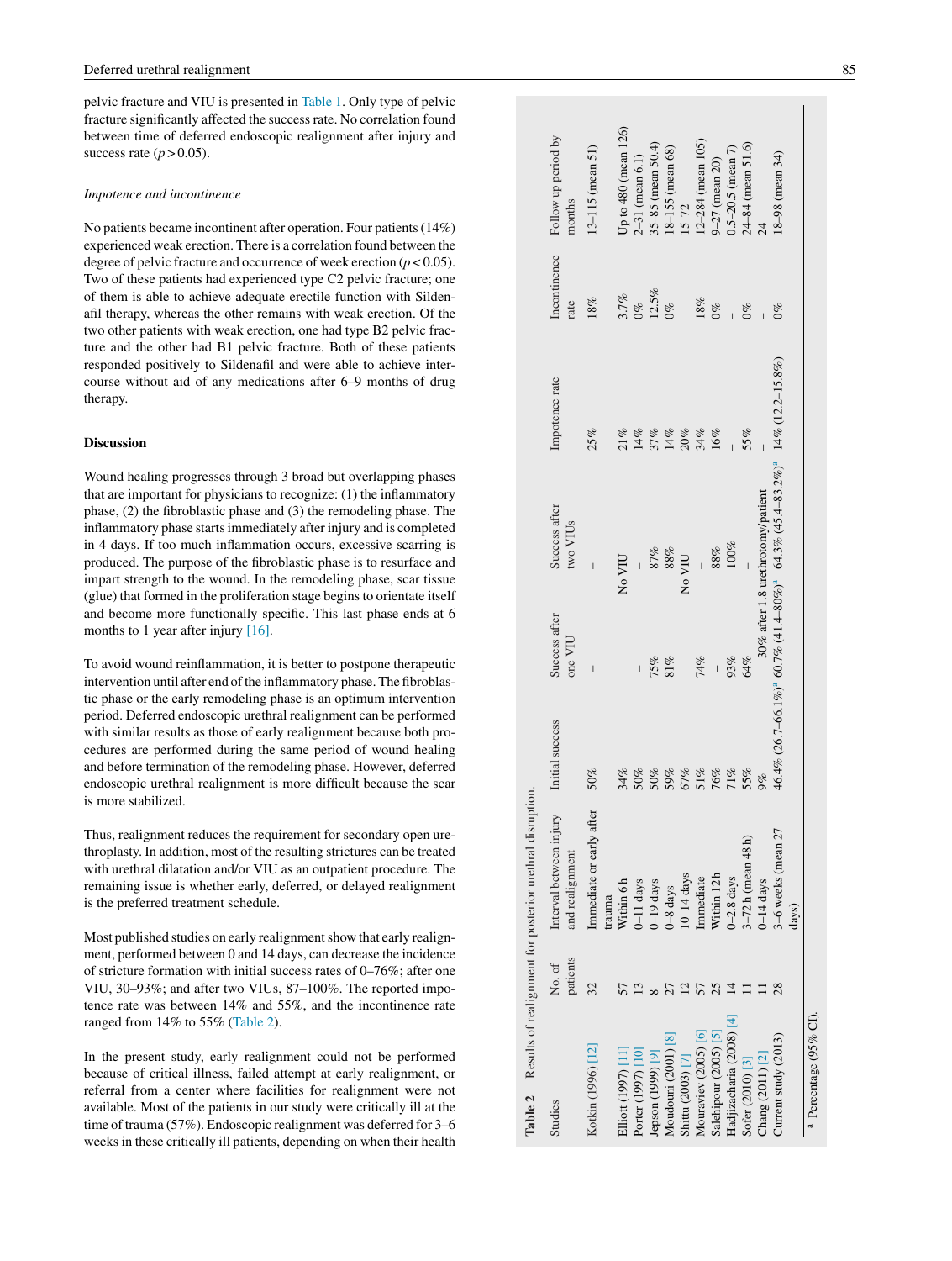<span id="page-4-0"></span>improved sufficiently to permit surgery. Our results were similar to those obtained using early realignment, with an initial success rate of 46%, after one VIU of 60%, and after two VIUs of 64%. However, improvement of the success rate occurred mainly after one VIU and slightly after two VIUs, which raises the question whether a second VIU is useful or not. Impotence occurred in 14% of our patients, and none reported incontinence.

In 2011, Chang and his colleagues performed realignment for 11 patients after more than 4 weeks of trauma, with disappointing results. All of their patients developed recurrent stricture even after an average 4 urethrotomies per patient. This success rate for early realignment was the lowest among published studies (9–30%)[2].

In 1988, Chiou et al. performed delayed realignment for eight patients from 2 months to many years after injury, with very satisfactory results. Six of the 8 patients remained stricture free for more than 2 years after two to three urethrotomy procedures [17]. However, this operation is not currently accepted, most likely for the following reasons. First, because of the marked improvement in the results of delayed urethroplasty, most surgeons prefer to perform urethroplasty when treatment has already been delayed. Second, transurethral sectioning of an extensive scar is difficult especially when a long urethral gap exists.

We found that the degree of pelvic injury is the only factor affecting the success rate of deferred endoscopic realignment. The presence of a long urethral gap in association with more severe urethral injury may explain this finding.

The impact of earlier urethral interventions on the outcomes of anastomotic urethroplasty in post-traumatic stricture urethra is still questionable. Recent study found that failed urethrotomy influence the outcome and is a predictive of failure of urethroplasty [18]. Other studies stated that it may not affect the outcome of urethroplasty  $[19]$ , or affect the outcome if more than 2 times  $[20]$ . In this study, we obtain 70% initial success rate after anastomotic urethroplasty, which is close to the success rate of primary urethroplasty in published studies [18,21]. This may denote the little impact of two VIUs on the subsequent urethoplasty.

#### **Conclusion**

We conclude that realignment is a viable treatment option regardless of its timing. When early realignment must be postponed for any reason, deferred endoscopic realignment is an adequate substitute because urethral continuity can be achieved in a group of patients without increase incidence of impotence and incontinence.

#### **Conflict of interest**

The authors declare that there are no conflicts of interest.

#### **References**

- [1] McAninch JW. Traumatic injuries to the urethra. J Trauma 1981;21(4):291–7 [Epub 1981/04/01. PubMed PMID: 7218395].
- [2] Chang PC, Hsu YC, Shee JJ, Huang ST, Huang HC, Chen Y, et al. Early endoscopic primary realignment decreases stricture formation and reduces medical costs in traumatic complete posterior urethral disruption in a 2-year follow-up. Chang Gung Med J 2011;34(2):179–85 [Epub 2011/05/05. pii: 3402/340207. PubMed PMID: 21539760].
- [3] Sofer M, Mabjeesh NJ, Ben-Chaim J, Aviram G, Bar-Yosef Y, Matzkin H, et al. Long-term results of early endoscopic realignment of complete posterior urethral disruption. J Endourol 2010;24(7):1117–21, [http://dx.doi.org/10.1089/end.2010.0069](dx.doi.org/10.1089/end.2010.0069) [Epub 2010/07/02. PubMed PMID: 20590470].
- [4] Hadjizacharia P, Inaba K, Teixeira PG, Kokorowski P, Demetriades D, Best C. Evaluation of immediate endoscopic realignment as a treatment modality for traumatic urethral injuries. J Trauma 2008;64(6):1443–39, [http://dx.doi.org/10.1097/TA.0b013e318174f126,](dx.doi.org/10.1097/TA.0b013e318174f126) discussion 9-50 [Epub 2008/06/12. pii: 00005373-200806000-00005. PubMed PMID: 18545107].
- [5] Salehipour M, Khezri A, Askari R, Masoudi P. Primary realignment of posterior urethral rupture. Urol J 2005;2(4):211–5 [Epub 2007/07/03. pii: 227/224. PubMed PMID: 17602432].
- [6] Mouraviev VB, Coburn M, Santucci RA. The treatment of posterior urethral disruption associated with pelvic fractures: comparative experience of early realignment versus delayed urethroplasty. J Urol 2005;173(3):873–6, [http://dx.doi.org/10.1097/01.ju.0000152145.](dx.doi.org/10.1097/01.ju.0000152145.33215.36) [33215.36](dx.doi.org/10.1097/01.ju.0000152145.33215.36) [Epub 2005/02/16. pii: S0022-5347(05)60366-7. PubMed PMID: 15711301].
- [7] Shittu OB, Okeke LI, Kamara TB, Adebayo SA. Delayed primary realignment of posterior urethral rupture. West Afr J Med 2003;22(2):133–5 [Epub 2003/10/08. PubMed PMID: 14529221].
- [8] Moudouni SM, Patard JJ, Manunta A, Guiraud P, Lobel B, Guille F. Early endoscopic realignment of post-traumatic posterior urethral disruption. Urology 2001;57(4):628–32 [Epub 2001/04/18. pii: S0090- 4295(00)01068-2. PubMed PMID: 11306365].
- [9] Jepson BR, Boullier JA, Moore RG, Parra RO. Traumatic posterior urethral injury and early primary endoscopic realignment: evaluation of long-term follow-up. Urology 1999;53(6):1205–10 [Epub 1999/06/15. pii: S0090-4295(99)00003-5. PubMed PMID: 10367853].
- [10] Porter JR, Takayama TK, Defalco AJ. Traumatic posterior urethral injury and early realignment using magnetic urethral catheters. J Urol 1997;158(2):425–30 [Epub 1997/08/01. pii: S0022-5347(01)64494-X. PubMed PMID: 9224316].
- [11] Elliott DS, Barrett DM. Long-term followup and evaluation of primary realignment of posterior urethral disruptions. J Urol 1997;157(3):814–6 [Epub 1997/03/01. pii: S0022-5347(01)65051-1. PubMed PMID: 9072573].
- [12] Kotkin L, Koch MO. Impotence and incontinence after immediate realignment of posterior urethral trauma: result of injury or management? J Urol 1996;155(5):1600–3 [Epub 1996/05/01. pii: S0022-5347(01)66140-8. PubMed PMID: 8627832].
- [13] Husmann DA, Wilson WT, Boone TB, Allen TD. Prostatomembranous urethral disruptions: management by suprapubic cystostomy and delayed urethroplasty. J Urol 1990;144(1):76–8 [Epub 1990/07/01. PubMed PMID: 2359183].
- [14] Shrinivas RP, Dubey D. Primary urethral realignment should be the preferred option for the initial management of posterior urethral injuries. Indian J Urol 2010;26(2):310–3, [http://dx.doi.org/10.4103/](dx.doi.org/10.4103/0970-1591.65416) [0970-1591.65416](dx.doi.org/10.4103/0970-1591.65416) [Epub 2010/09/30. PubMed PMID: 20877620; PubMed Central PMCID: PMC2938566].
- [15] Tile M. Pelvic ring fractures: should they be fixed? J Bone Joint Surg Br 1988;70(1):1–12 [Epub 1988/01/01. PubMed PMID: 3276697].
- [16] Hardy MA. The biology of scar formation. Phys Ther 1989;69(12):1014–24 [Epub 1989/12/01. PubMed PMID: 2479956].
- [17] Chiou RK, Gonzalez R. Endoscopic treatment of complete urethral obstruction using thin trocar. Urology 1985;25(5):475–8 [Epub 1985/05/01. PubMed PMID: 3992770].
- [18] Breyer BN, McAninch JW, Whitson JM, Eisenberg ML, Mehdizadeh JF, Myers JB, et al. Multivariate analysis of risk factors for long-term urethroplasty outcome. J Urol 2010;183(2):613–7, [http://dx.doi.org/10.1016/j.juro.2009.10.018](dx.doi.org/10.1016/j.juro.2009.10.018) [PubMed PMID: 20018318].
- [19] Barbagli G, Palminteri E, Lazzeri M, Guazzoni G, Turini D. Longterm outcome of urethroplasty after failed urethrotomy versus primary repair. J Urol 2001;165(6 Pt 1):1918–9 [PubMed PMID: 11371881].